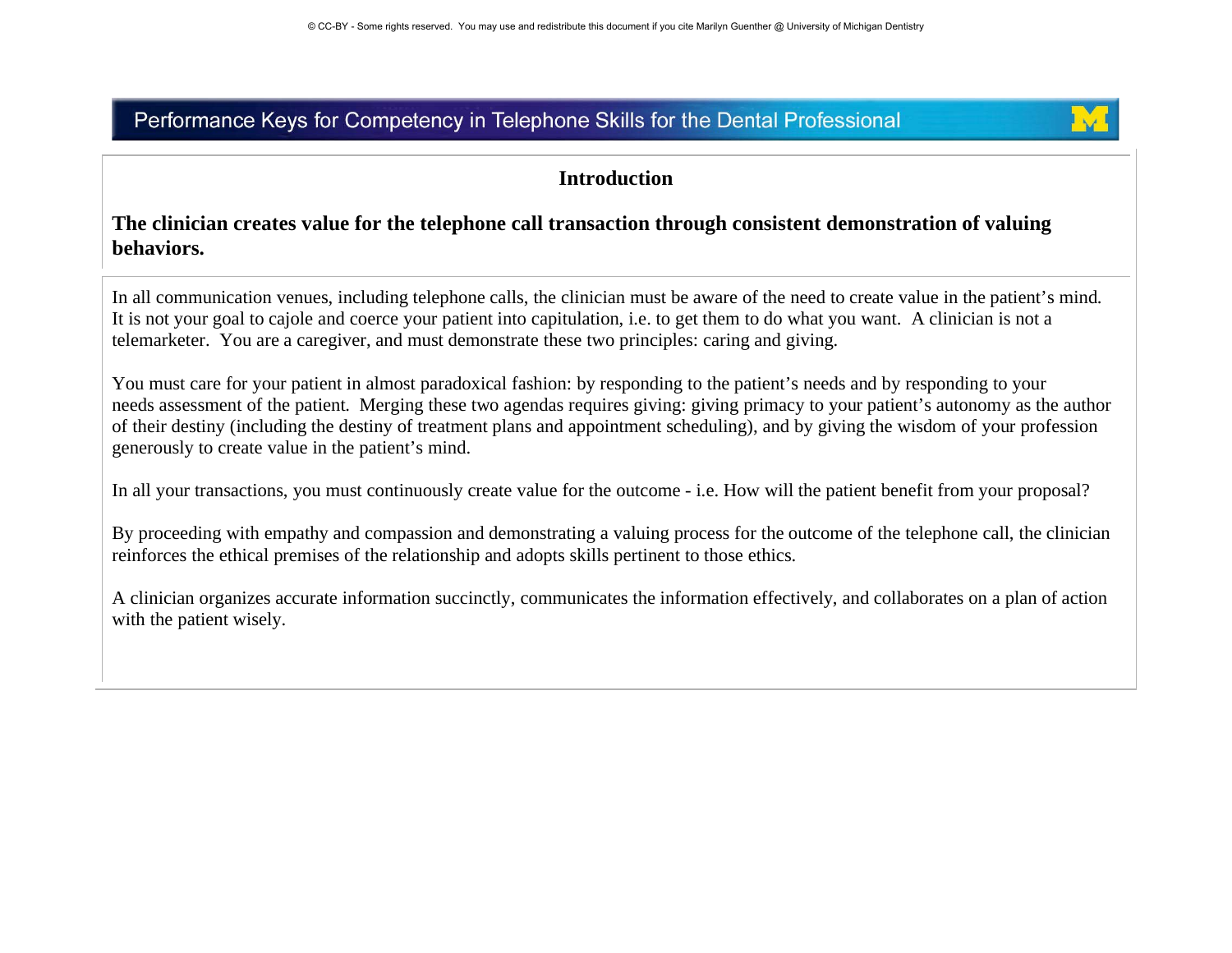

## **The clinician demonstrates organizational skills during the telephone call.**

The nature of telephone calling requires a high level of efficiency achieved through being organized. Phone calls are relatively brief, focused and proceed with voice-only cues. In a face-to-face interview, participants are able to respond to a dynamic variety of verbal and non-verbal cues over time in a clinic context. By contrast, telephoning appears to take place in something of a vacuum. Therefore, it is important to infuse the process of telephoning with appropriate cues.

One important area of cueing is the demonstration of organizational skills through the verbal and non-verbal conduct of the telephone call. The clinician should employ verbal skills appropriate to the task and accompany them with the deployment of effective nonverbal skills: voice modulation that underscores the message of the communication.

Simply put, the telephone call has a beginning, a middle, and an end. A skillful clinician will pace or organize that call both with words, and with his/her voice.

Specifically, the skillful clinician will:

- establish an organizational structure to the call'
	- <sup>o</sup> the introduction,
	- <sup>o</sup> explain the purpose of the call,
	- <sup>o</sup> encourage the discussion of options/alternatives, and
	- <sup>o</sup> close the phone call definitively with a mutually agreed to, and precise, plan of action.
- •adapt dynamic "voice phrasing" to accommodate the task.
- •use transitional statements (statements indicating a change of topic) to help the interview progression.

| <b>More Effective</b>                                          | <b>Less Effective</b>                                |
|----------------------------------------------------------------|------------------------------------------------------|
| Using a professional, friendly tone of voice in establishing a | In a somewhat demanding tone of voice,               |
| mutual introduction:                                           | "Is this Mrs. Gwynne?" Followed by the announcement, |
| Hello, Mrs. Gwynne (?), I'm Allen Tamblyn, your                | $\bullet$                                            |
| new Student Dentist.                                           | "I'm Allen Tamblyn."                                 |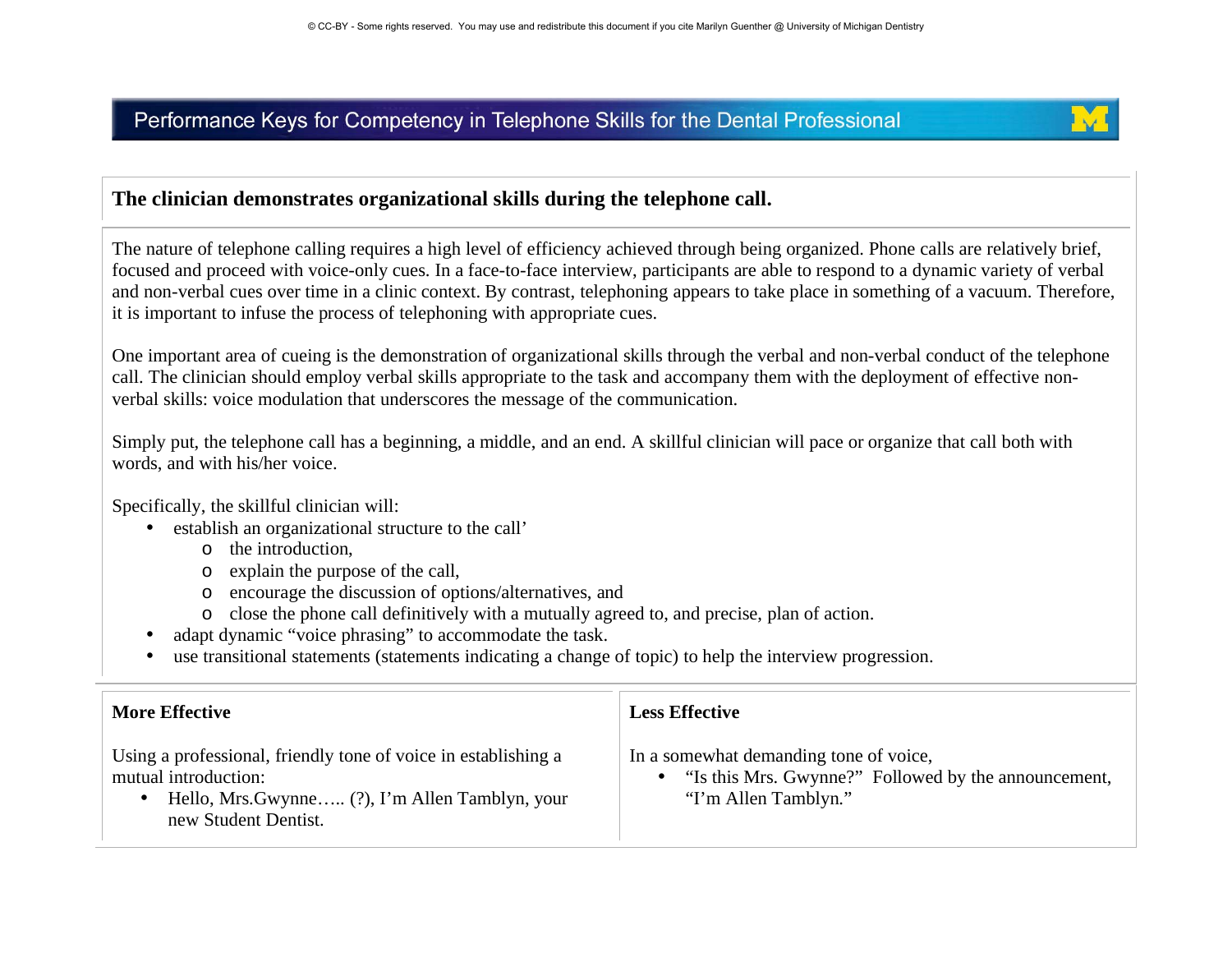

#### **When providing information, the clinician does so in "chunks and checks."**

During a telephone call, the listener needs to be able to easily grasp the information. The clinician's task, therefore, is to monitor the acquisition of information by the listener (patient) and to provide a process that does not overwhelm the patient. One way to enhance the patient's grasp of information is to offer it in manageable segments and to ascertain if that segment has been understood.

If information is provided without this process and other customizing efforts, patients remember relatively little (about 40-50%). It is best to reinforce and build on each segment of learning as it occurs throughout the interview. A feedback mechanism should also be offered so that the clinician develops a sense of the patient's information management skills. Such a mechanism might be something like, "I'd like to check if I have been clear enough for you. What do you understand the process we just discussed to be?"

| <b>More Effective</b>                                                                                                                                                                                                                                                                                                     | <b>Less Effective</b>                                                                                                         |
|---------------------------------------------------------------------------------------------------------------------------------------------------------------------------------------------------------------------------------------------------------------------------------------------------------------------------|-------------------------------------------------------------------------------------------------------------------------------|
| Streamline information through essentializing its elements.                                                                                                                                                                                                                                                               | Telling all the information you know about a topic                                                                            |
| Think about information in terms of key words and concepts.                                                                                                                                                                                                                                                               | Providing information in a stream of consciousness fashion,<br>mixing minute details with key concepts and failing to         |
| Use your voice to underline essential elements, key words and<br>concepts.                                                                                                                                                                                                                                                | distinguish the two                                                                                                           |
| A simple and functional way to think about delivering<br>information is that it should have a beginning, a middle, and                                                                                                                                                                                                    | Giving information in measured tones; not using your voice to<br>full effect to create appropriate emphasis                   |
| an end.                                                                                                                                                                                                                                                                                                                   | Making the delivery of information an action performed on the<br>patient rather than a transaction performed with the patient |
| Offer information as the patient expresses interest in it. This<br>includes answering the patient's questions as they arise, not<br>saying, "We'll get to that later." Later may work for the<br>clinician, in terms of keeping to an organized agenda, but the<br>patient is organized to receive the information "now". |                                                                                                                               |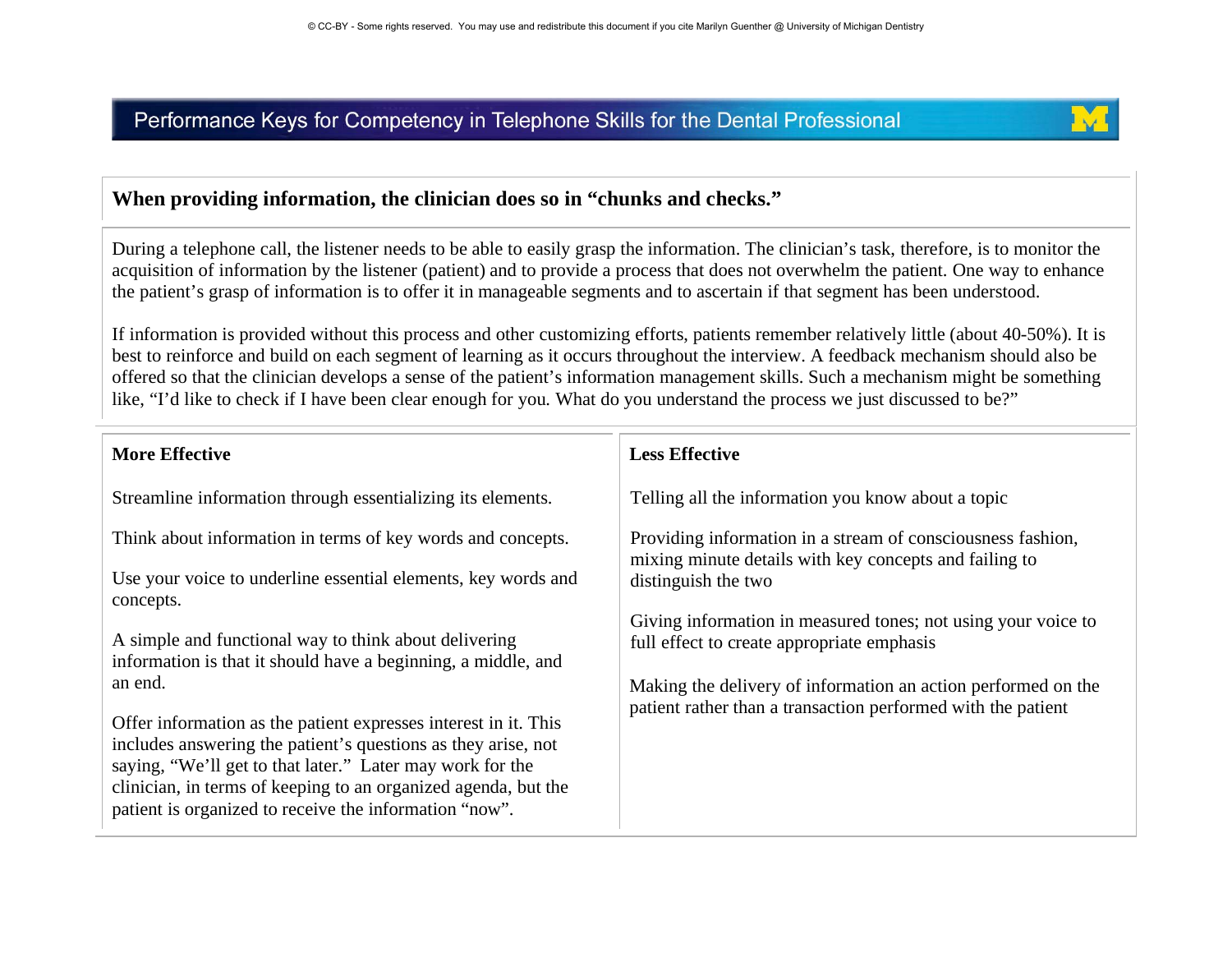

#### **The clinician signposts, repeats, and summarizes significant information in the conversation.**

Communication is enhanced when the flow of information is organized.

Signposting refers to the technique of announcing important information. Ex. I'd like you to know that there are two appointment possibilities: one with me or one at the clinic staffed by graduate students.

Repeating information signals its importance and provides the learner with concept reinforcement.

Summarizing information assists in highlighting important information.

| <b>More Effective</b>                                           | <b>Less Effective</b>                                            |
|-----------------------------------------------------------------|------------------------------------------------------------------|
| Organizing the flow of information through the above techniques | Not organizing the flow of information, but rather proceeding in |
| of signposting, repetition, and summarization.                  | "serendipitous" fashion.                                         |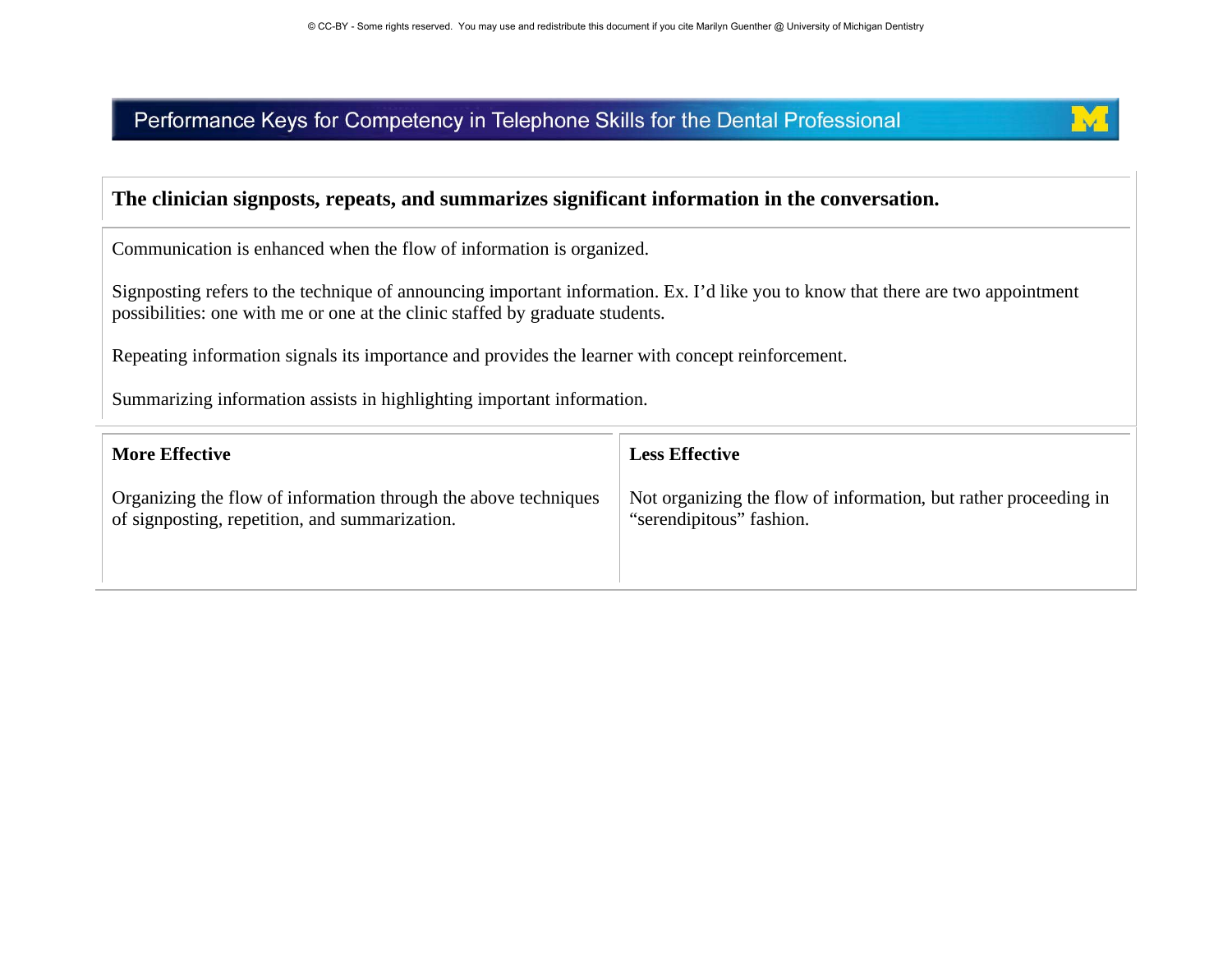

## **The clinician demonstrates effective professional listening skills during the telephone conversation: active, reflective and empathic listening skills.**

*Active listening* is nonverbal demonstration that the clinician is paying attention to the patient and to the patient's story.

*Reflective Listening* is verbal demonstration that the clinician is paying attention to the patient and to the patient's story. It includes repetition, paraphrasing and summarizing of the patient's statements; it encompasses active use of the patient's language, and it attempts to highlight significant statements from the patient.

*Empathic Listening* is the skill that demonstrates attention to the emotional aspects of the patient's story, not just the facts of the matter. It includes intuitive cueing of feelings from the patient's verbal and nonverbal messages, labeling of those feelings by mutual interaction of the clinician and the patient, and establishing comprehension of the effect of these emotions on patient alliance.

| <b>More Effective</b>                                                                                          | <b>Less Effective</b>                                                                                    |
|----------------------------------------------------------------------------------------------------------------|----------------------------------------------------------------------------------------------------------|
| <b>Active Listening</b>                                                                                        | <b>Active Listening</b>                                                                                  |
| Demonstrating responsiveness to changes in tone of voice<br>and hesitant behaviors.                            | Demonstrating lack of responsiveness to changes in tone<br>$\bullet$<br>of voice and hesitant behaviors. |
| Reflective Listening                                                                                           | Reflective Listening                                                                                     |
| Highlighting the patient's concerns through effective<br>repetition, paraphrasing and summarizing              | Not demonstrating verbally that the concerns of the patient are<br>٠<br>understood                       |
| <b>Empathic Listening</b>                                                                                      | <b>Empathic Listening</b>                                                                                |
| I sense that scheduling these three appointments is troubling to<br>you. What are the things that concern you? | Ignoring affective cues.<br>٠                                                                            |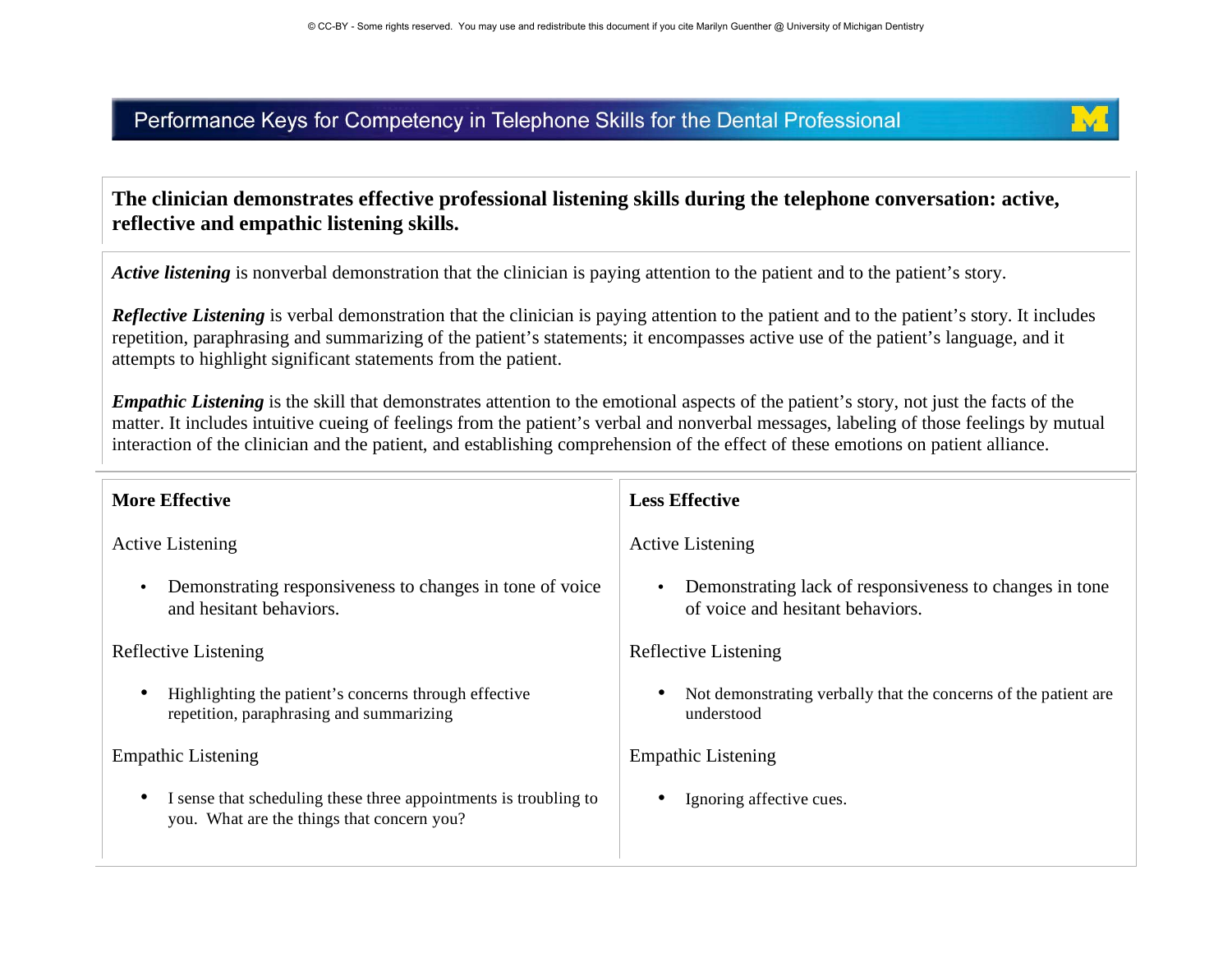

### **The clinician demonstrates effective language skills especially pertinent to telephone calling: concise, easily understood comments and questions, free of jargon.**

This process encompasses the concept of illustration where complex subject matters are simplified for the patient through analogies. It creates focused attention and attempts to communicate diverse information simply by using commonly understood concepts and events to paint a picture in the patient's mind that allows them to put the subject matter in a perspective they can understand. This process of simplifying and analogizing is consistent with the nature of telephone calling.

#### **More Effective**

The use of everyday, ordinary language or experiences instead of scientific nomenclature and detailed procedural descriptions.

• "A porcelain veneer is like a very strong fake fingernail applied to the tooth to make it look better."

Providing definitions of scientific nomenclature when it is used

Creating an economy of scale with comments and questions, an agenda pertinent to the scope of a telephone call and not attempting to replicate the in-office interview

#### **Less Effective**

Using undefined scientific nomenclature

Providing too many lengthy comments and too great an emphasis on fielding and answering all questions, therefore replicating the in-office interview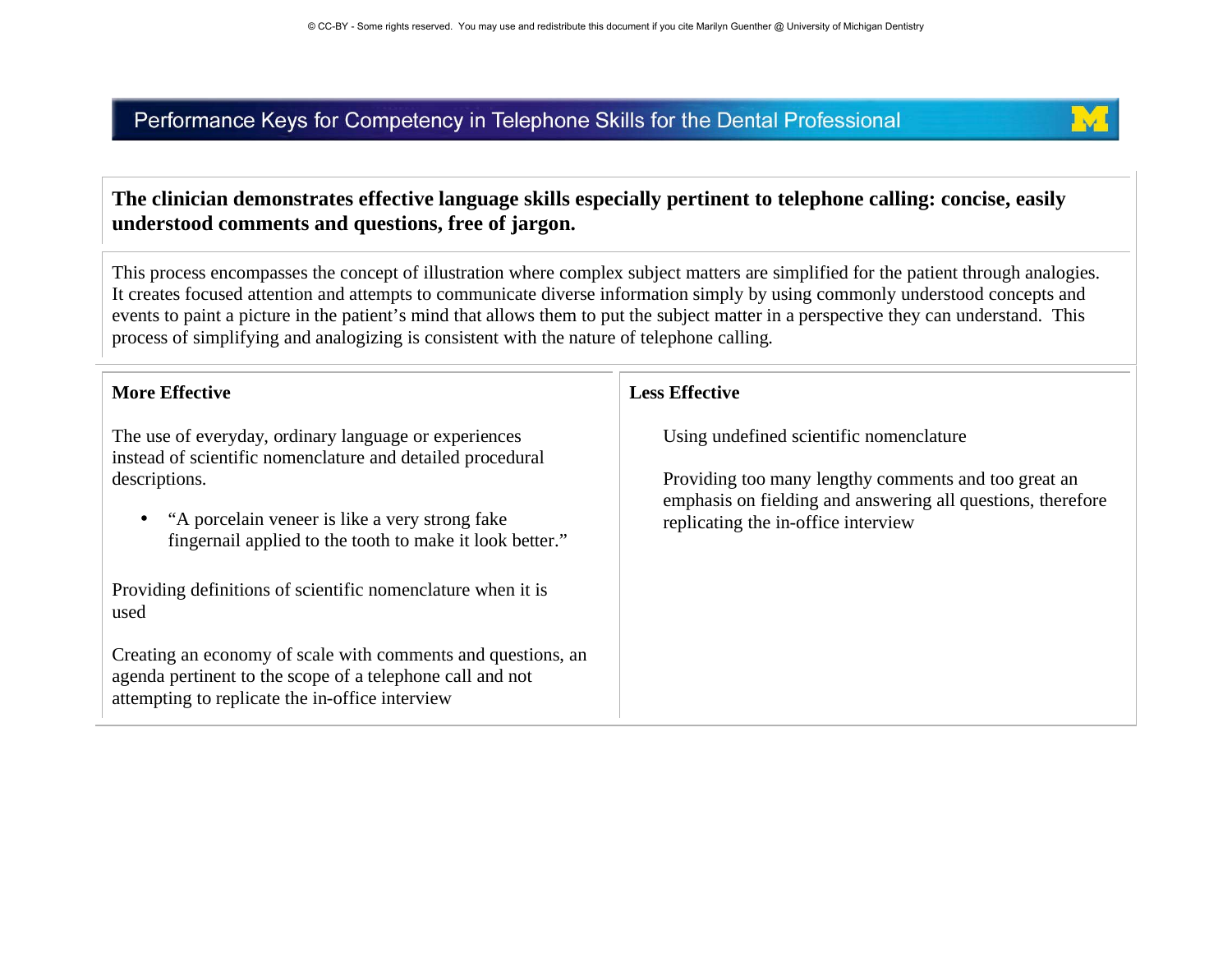

## **The clinician encourages the patient to ask questions and responds appropriately throughout the telephone call.**

This skill enables the clinician to navigate the conversation and to transform it from a one-way broadcast into a two-way conversation. Dialogue is enhanced when the clinician encourages, even anticipates patient's questions from their voice cues, and responds appropriately. Perhaps the most important part of this statement is "throughout the telephone call". Questions are best dealt with as they occur to the patient, and not left to be answered only at the end of the call.

| <b>More Effective</b>                                                                                                                                                                             | <b>Less Effective</b>                                                                                                                                                        |
|---------------------------------------------------------------------------------------------------------------------------------------------------------------------------------------------------|------------------------------------------------------------------------------------------------------------------------------------------------------------------------------|
| "Do you have any questions at this point?"<br>Timely use of silence to create a moment for the patient to ask a<br>question or to make a comment. (Creating the turnover in the<br>conversation.) | Not asking for questions or only asking for questions at the end<br>of the interview<br>Not ever offering a moment of silence for the patient to gather<br>his/her thoughts. |
| Appropriate answers are provided in a timely fashion.                                                                                                                                             | Dismissing a question as not relevant or unimportant                                                                                                                         |
| Demonstrates sensitivity to implied questions                                                                                                                                                     | Deferring answers to the patient's questions, as in "I'll get to that<br>later."                                                                                             |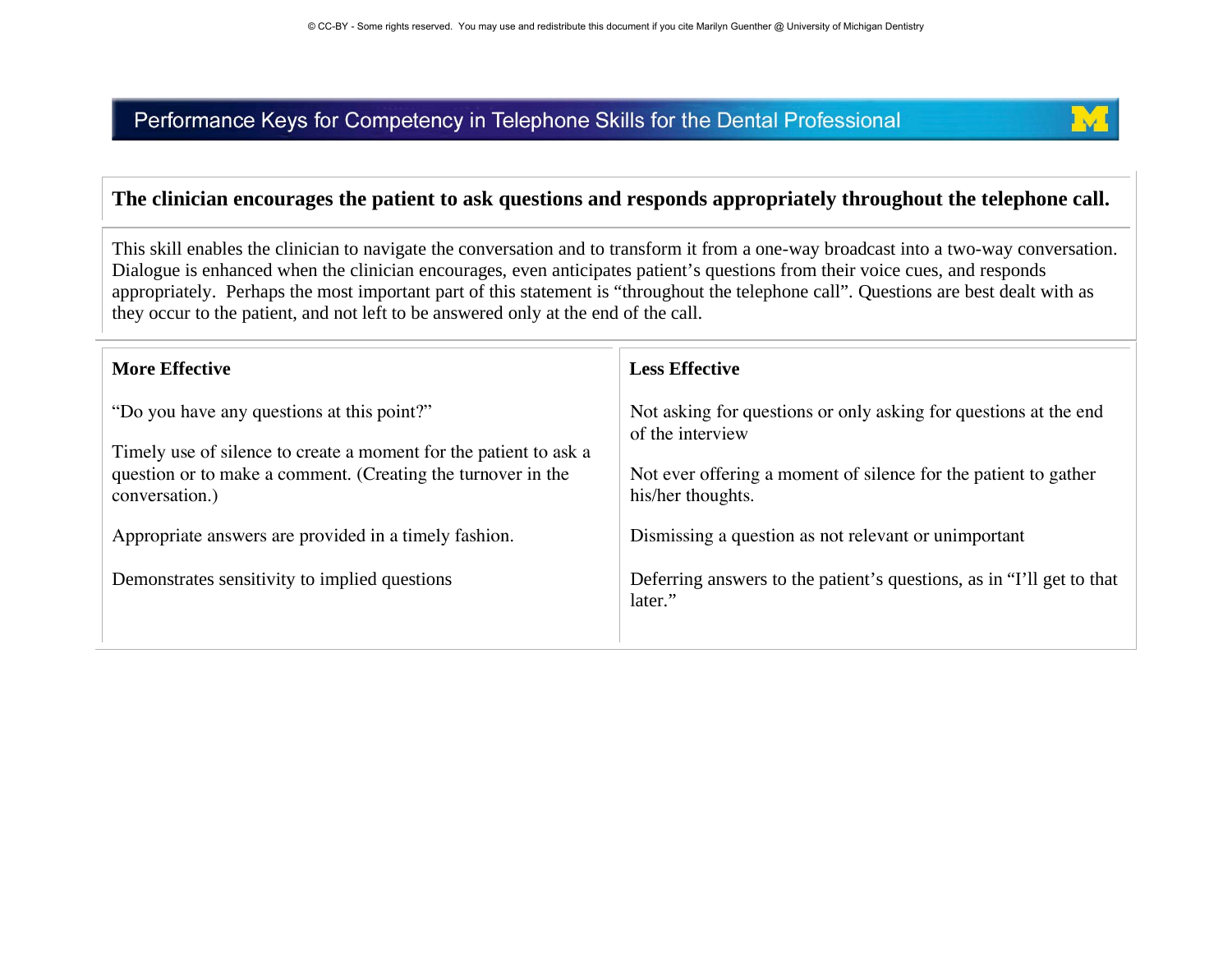

#### **The clinician closes the telephone call by checking the patient's understanding of information and the plan(s) of action.**

This step can be thought of as stating the contract, where the responsibilities of both parties are delineated to the benefit of both. Clarification, checking, obtaining mutual commitment, and safety netting are essential tools in achieving an effective contract.

#### **More Effective**

Restates the plan effectively

Checks the patient's understanding of the plan

Encourages patient participation in creating the plan

Clarifies mutual commitments to the plan

- • "Based on our discussion, this is how we've decided to proceed. I will… and you have agreed to… Is that correct?"
- • "It seems like we've arrived at a plan… Is that the way you see it?"
- "If you are unable to get an appointment with the oral surgeon in the next month, then …

#### **Less Effective**

Does not restate the plan effectively

Does not check the patient's understanding of the plan

Does not encourage patient participation in creating the plan

Does not clarify mutual commitments to the plan

Any statement that is overly authoritative and dictatorial, thereby creating a unilateral contract.

- •"This is the treatment plan…"
- •"This is what you'll need to do…"
- •"You'll need to make the following appointments…"
- $\bullet$ "I want you to…"